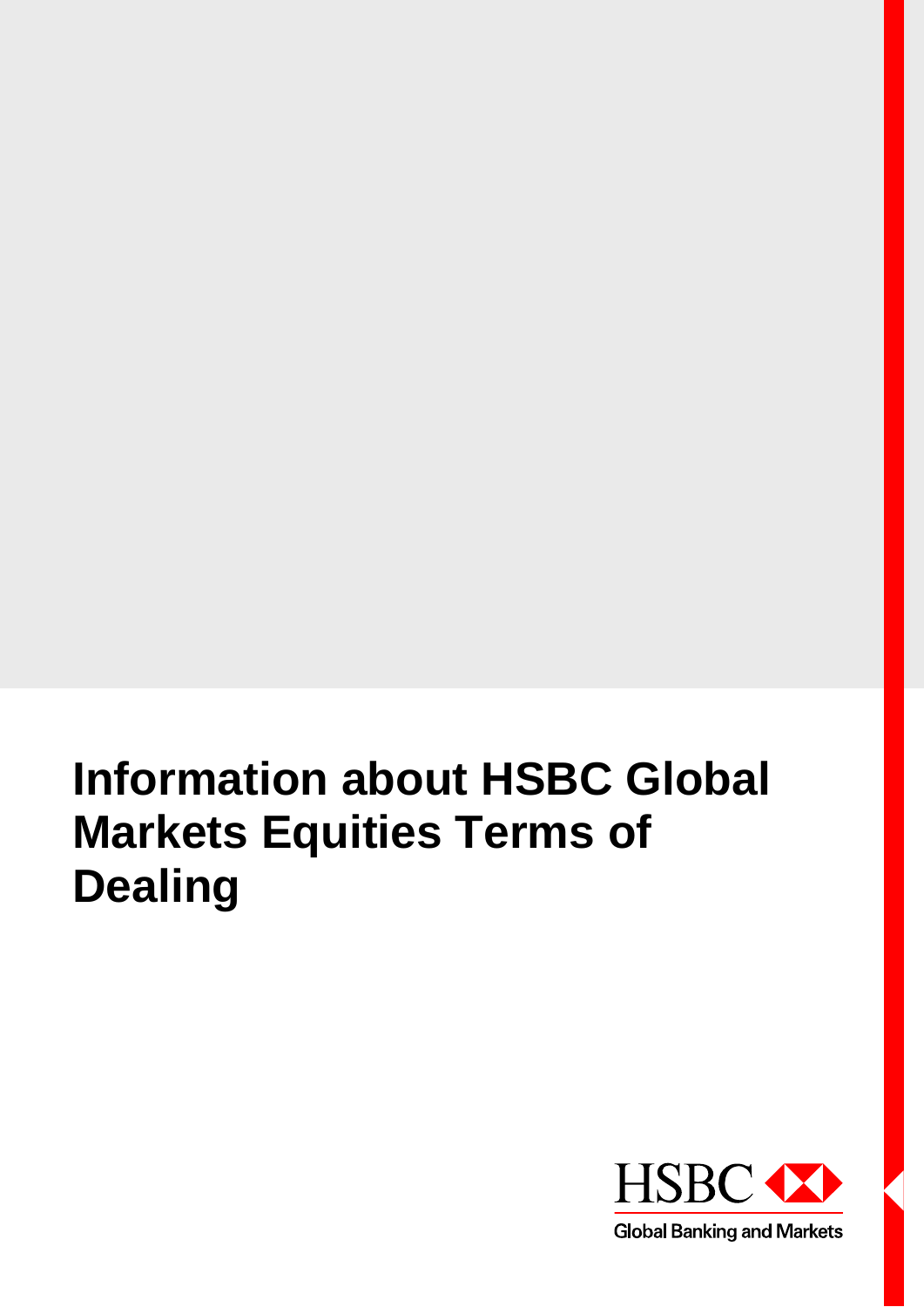### **Information about HSBC Global Markets Equities Terms of Dealing**

This notice sets out some of the key aspects of the relationship between  $HSEC<sup>1</sup>$  (us) and its clients, including customers and counterparties (you), when executing equity products<sup>2</sup>. It is intended to supplement other disclosures and by continuing to trade equity products with us, clients do so on the basis of the information described below. This notice is being provided to HSBC clients globally in different jurisdictions with respect to different products, and sets forth HSBC's general practices, where those practices are permitted. However, our relationship and practices with you are subject to applicable local legal and regulatory requirements (including any code of conduct to which HSBC is subject), which may impact the extent to which we engage in the activities described or the manner in which we act. This notice does not affect or reduce HSBC's legal or regulatory duties to you. This notice is subject to the terms of any written agreement we have with you, including our written terms of business.

HSBC may deal in equity products with you as agent or as principal. With respect to each trade, HSBC's capacity (principal or agent) will be noted on the relevant transaction documentation. This document aims to clarify and disclose relevant practices and certain terms of dealing of HSBC when acting as an agent or as a dealer on a principal basis.

#### **Agency Trading**

Applicable when HSBC acts as your agent, by placing and executing your order on your behalf in the relevant markets or by finding you a buyer or a seller. We charge a commission on such trades. HSBC acts as agent solely for the purpose of execution and does not act as your agent for any purpose other than execution. HSBC does not act as your fiduciary or financial, tax or legal advisor, or in any similar capacity on your behalf.

#### **Principal Trading**

Applicable when HSBC, as a dealer or market-maker, acts as a principal and takes the other side of your trade. To the extent permitted by local law and regulations, HSBC may directly or indirectly engage in bona fide hedging or positioning activity to reduce the market exposure associated with the principal facilitation of your order in whole or in part at its sole discretion at a price that may differ significantly from your transaction price.

HSBC deals at arm's-length as principal, putting its own capital at risk, and does not act as a fiduciary or financial advisor to its clients and does not assume any of the responsibilities or liabilities that would be associated with such roles. Unless the context otherwise requires, any statements made by or through HSBC's personnel, its electronic systems or otherwise in the processing or execution of transactions should not be construed or relied upon as recommendations or advice. You are responsible for making any investment decisions, and all such investment decisions are made at your own risk.

## **Conflicts of interest**

The nature of equity products and the role of firms such as HSBC in such markets may give rise to conflicts with the interests of other market counterparties, including clients, which cannot be completely eliminated. When conducting its activities, HSBC has policies and procedures designed to manage and mitigate the risk of conflicts of interest and seeks to manage such conflicts of interests to deliver fair treatment to clients and to minimise disruption to market integrity.

Situations of actual or potential conflicts of interest which HSBC may encounter as part of its activities, and which it will seek to manage and mitigate, include those where HSBC is engaged in transactions with multiple clients, each of whose interests may diverge from those of HSBC or of other clients, or where HSBC holds or executes proprietary positions or trades. HSBC may, for example:

 Choose at its discretion not to hedge or to hedge fully or partially positions that we execute with you. We may unwind or adjust any hedge from time to time in our sole discretion. To the extent permitted by local law and regulations, HSBC's

<sup>&</sup>lt;sup>1</sup> In this Notice "HSBC" refers to the Global Markets businesses of HSBC Holdings plc and its affiliates, including HSBC Bank plc, HSBC Bank USA, N.A., HSBC Securities (USA) Inc. and The Hongkong and Shanghai Banking Corporation Limited.

<sup>&</sup>lt;sup>2</sup> Includes, but is not limited to, Cash Equities, Equity Derivatives (including index and equity linked products), Futures and Stock Lending.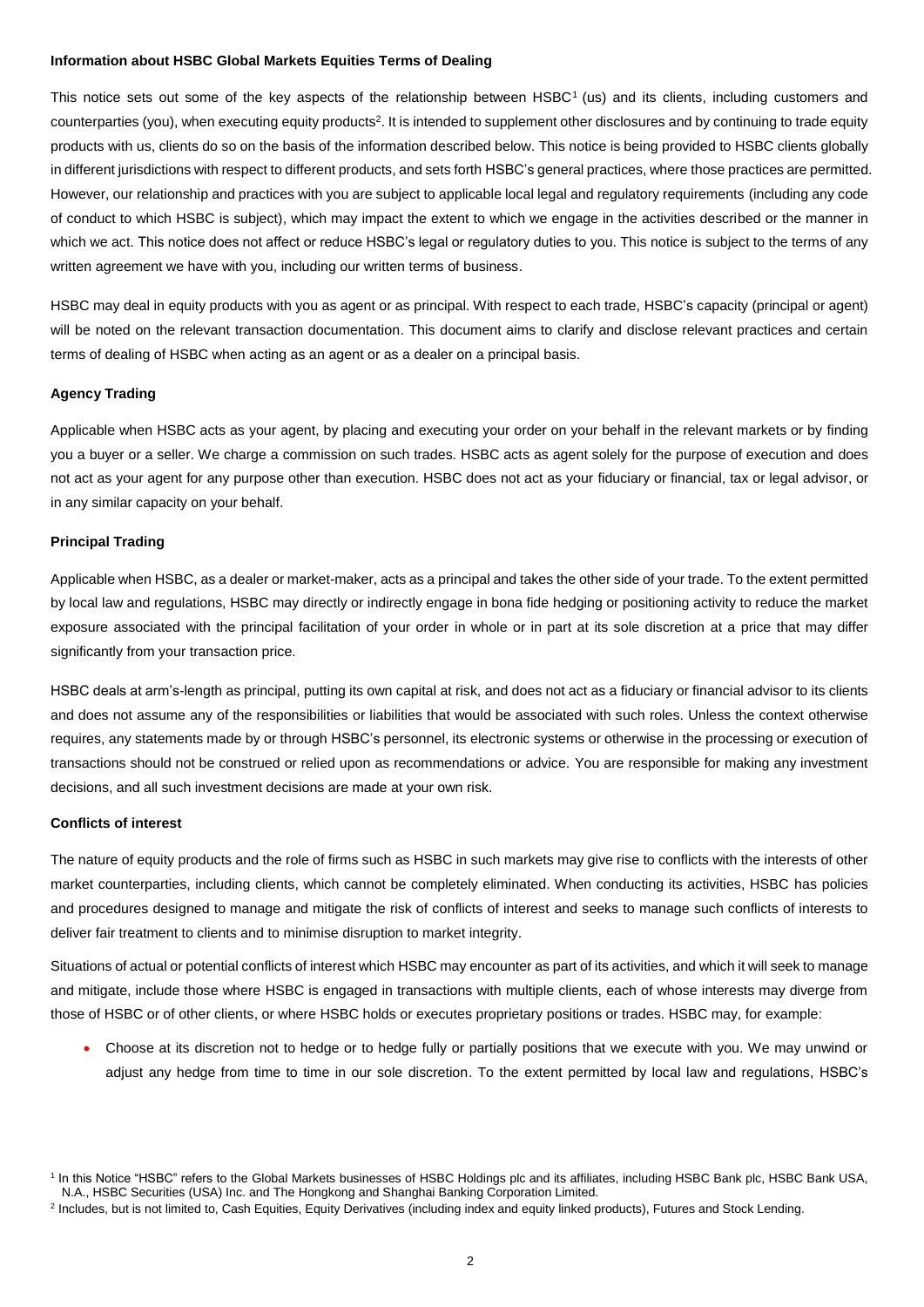market-making activity and any related risk management and hedging activities that take place before, during and after the execution of a client transaction, will take into account the size of orders and prevailing market conditions;

- To the extent permitted by local law and regulations, use information provided to us by you or by other clients to effectuate our market-making and risk-management activities, to facilitate transactions and to source liquidity;
- Choose to pre-hedge client orders that we receive, or expect to receive, where permitted by applicable law and regulation, with a view to managing risk and facilitating your transaction. Any pre-hedging transactions may affect the price or liquidity of financial instruments connected to your transaction and, therefore, the price of your transaction;
- Seek to anticipate near-term client demand, and take positions in connection with its risk management activities. In such cases, HSBC's actions are intended to provide it with sufficient inventory to service its clients;
- Impact the execution or price of certain transactions, trigger or prevent triggering of stop loss orders, take-profit orders, knockin or knock-out barriers and similar features that may impact the prices of your transactions or the valuations of your positions;
- Execute bona-fide hedging transactions before, during and after the valuation time or window when a price or a level that affects your transaction is fixed or determined. This might impact a reference price or a benchmark fixing, or trigger or prevent the execution of your transactions or adversely affect their prices;
- Generate profits or losses for its own account in connection with its trading activity with you (including, but not limited to, hedging and pre-hedging). In general, HSBC as principal, would attempt to execute a client transaction only when it is commercially viable to do so;
- Decline at its discretion to take an order, to execute a transaction or to respond to a pricing request, without any obligation to provide explanations. In the absence of a contractual, legal or regulatory obligation to the contrary, where HSBC accepts an order from you or conveys that it is "working" an order for you, HSBC will attempt, but shall not be committed, to execute the trade.
- Receive multiple orders or requests for the same or related equity products, including in instances where HSBC also has an interest in such products, for example as a result of its market-making activity. In such cases, HSBC acting as principal may seek to satisfy all its clients' requests and interests alongside its own, and accordingly conflicts of interest may arise. Subject to applicable law and regulation and in accordance with internal policies and procedures, HSBC generally retains discretion in managing these conflicts (including with respect to order execution, aggregation, priority and pricing) and may in some instances not satisfy (or fully satisfy) all client order or requests. HSBC has no obligation to disclose to a counterparty why it was unable to execute a transaction in full or in part;
- Act as the calculation agent, valuation agent, collateral agent or other determining party with respect to transactions or terms or reference inputs of transactions that we enter into with you. In such capacity our economic interests may be adverse to yours; and
- Have an ownership or other economic interest in a trading venue on which transactions may be executed or cleared. In such cases, we may derive financial or other benefits if trades are executed and/or cleared at such venue or clearing house.

#### **Client information**

Protecting client confidential information is amongst HSBC's highest priorities as an institution. HSBC has systems and controls reasonably designed to protect confidential information and ensure it is not used or disclosed improperly. However, it should be understood that HSBC, in its role as an execution broker, dealer or market-maker, may on a limited, need-to-know basis, in accordance with applicable law and regulation and any customer documentation entered into with you:

 Use information provided by clients to inform business decisions such as those related to managing and hedging risks and transactions;